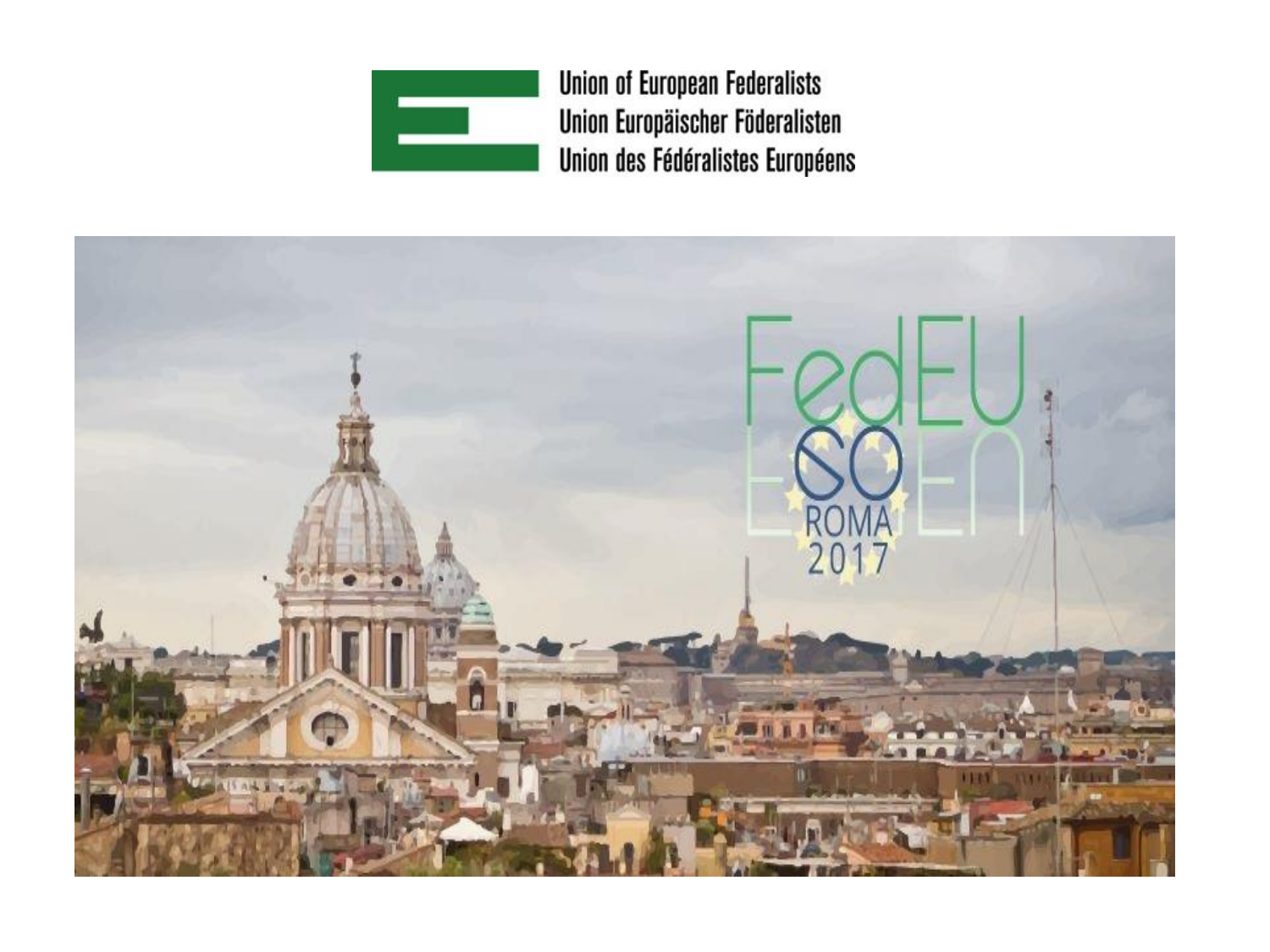60<sup>th</sup> anniversary of the Treaty of Rome



Special European Council and EU27 Summit



Milestone in the reflection on the "future of Europe" kicked-off by the Bratislava summit



Time of crucial decisions for EU future after UK referendum



Ideal occasion for a public demonstration to show citizens support for European unity

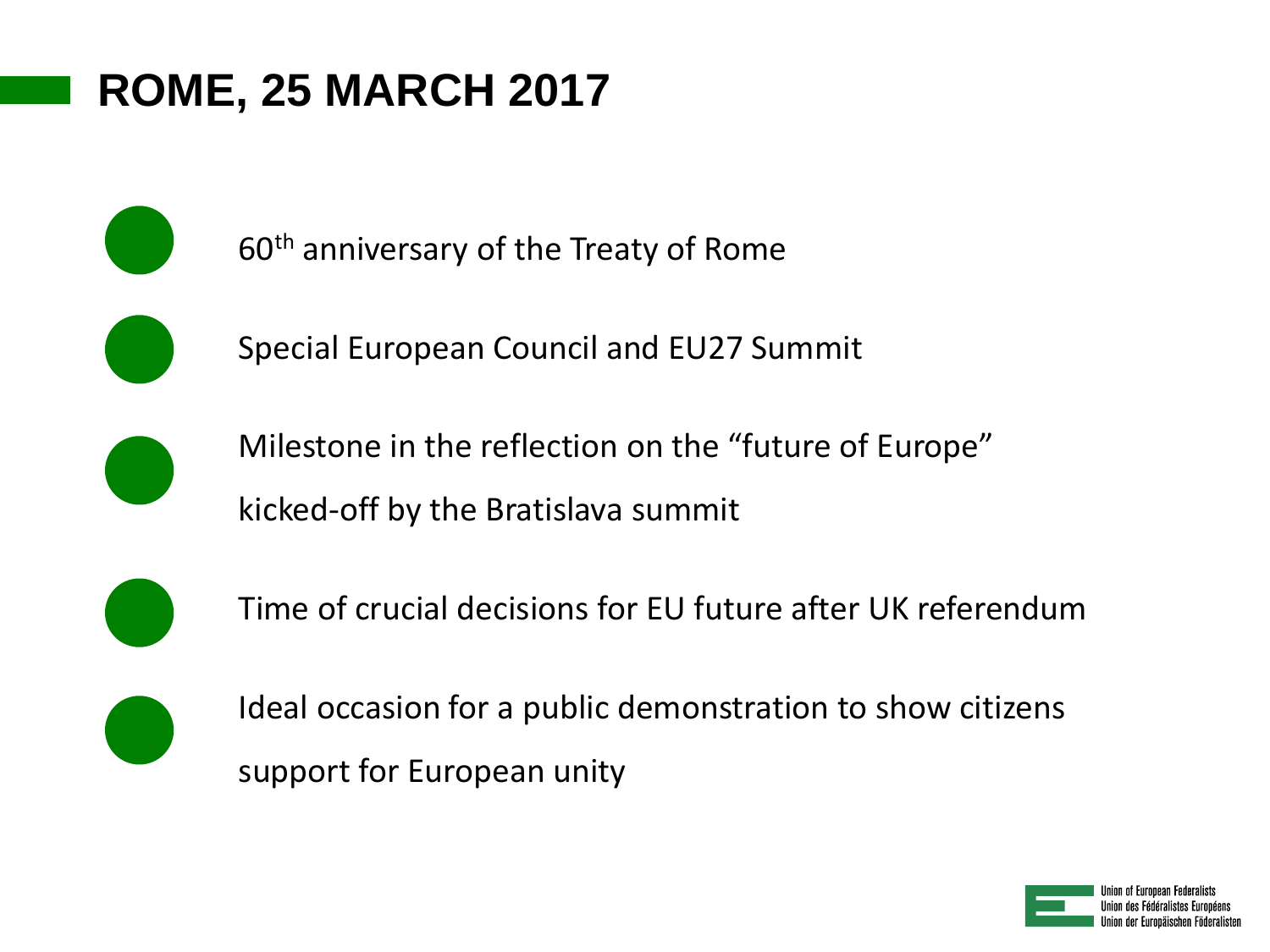# **More EU Political Unity NO** to Populism **NO to Nationalism Federal Europe Now More Europe United States of Europe EU Treaty Change EU Treaty Change<br>We the People of Europe<br>European Democracy<br>VES to EuropeBetter Europe<br>Our Europe**

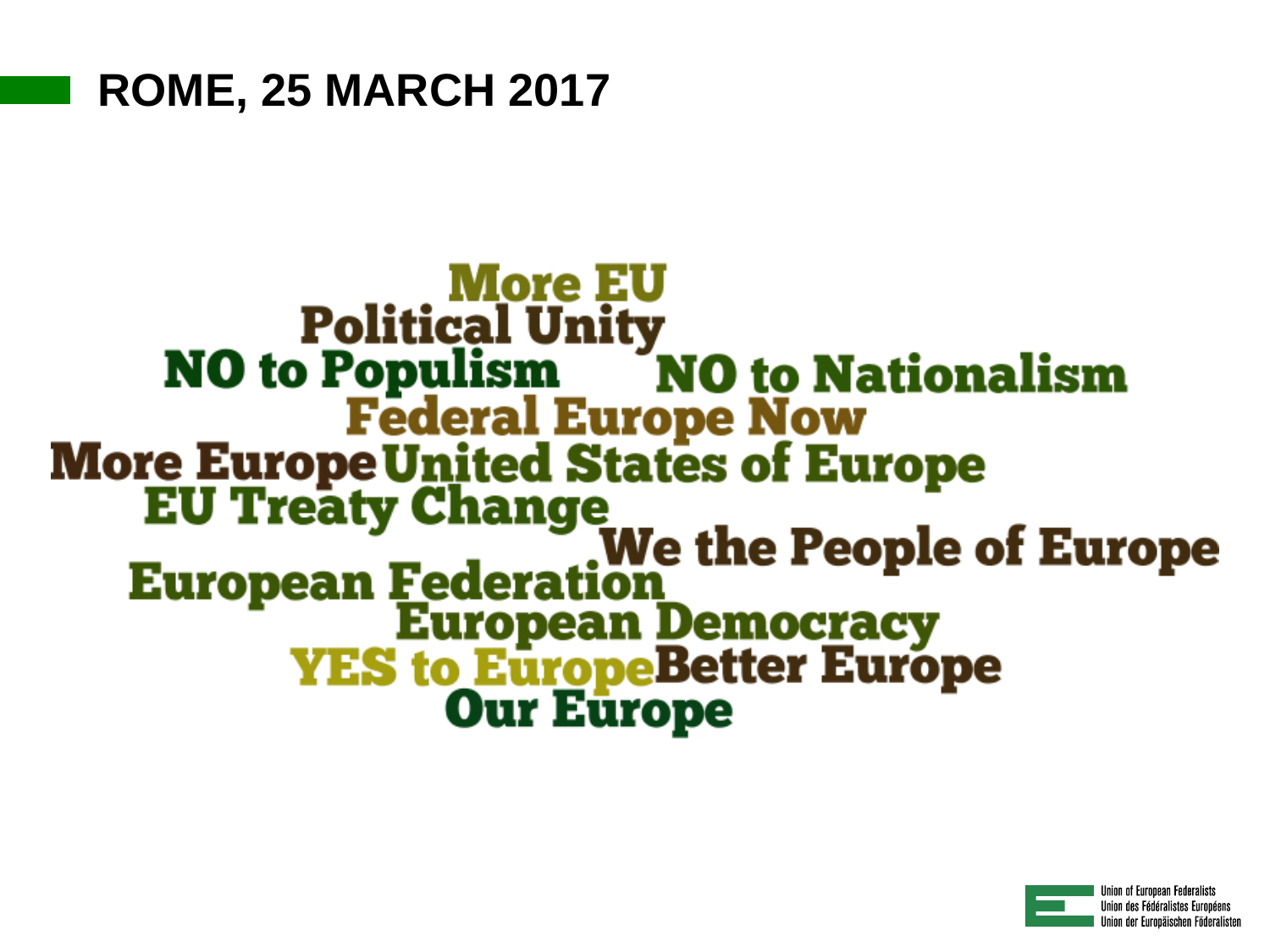### *Organized by:*





### *Promoted by:*



**Union of European Federalists** Union Europäischer Föderalisten Union des Fédéralistes Européens





#### *To be approached next:*



### **SUPPORT COMMITTEE TO BE FORMED AT ITALIAN AND EUROPEAN LEVEL**

### **MOST OF ALL: ENGAGE ALL PRO-EUROPEAN ORGANISATIONS, POLITICAL AND SOCIAL PARTIES AND CITIZENS AT LARGE**

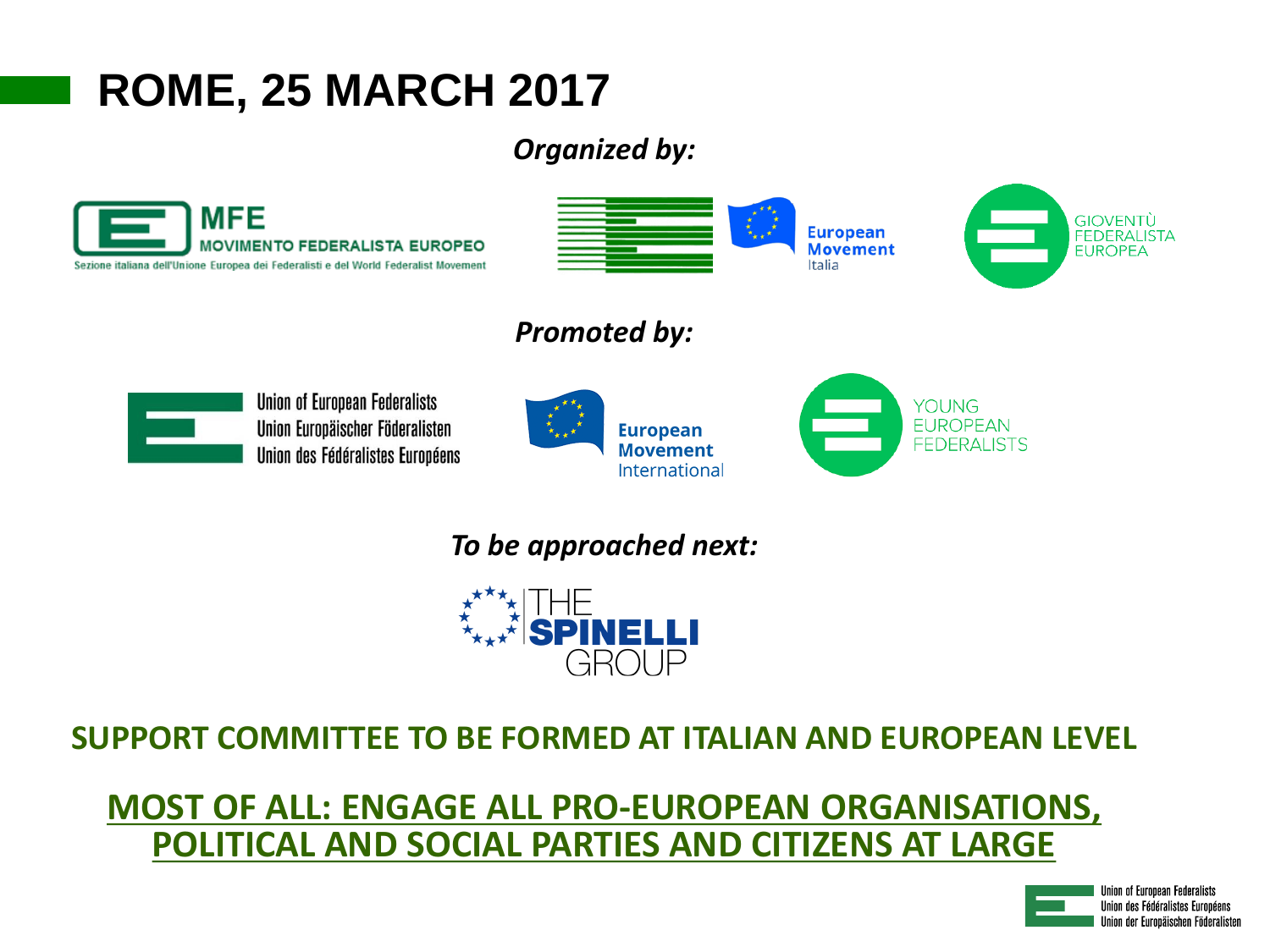| <b>CONCEPT PROGRAMME OF THE EVENTS</b> |                                                                                                                      |
|----------------------------------------|----------------------------------------------------------------------------------------------------------------------|
| 9am-12am                               | (Indoor) Convention<br>Speakers: European personalities and<br>representatives of civil society promoting the events |
| $12am-1.30pm$                          | Rally - March for Europe through<br>the city center of Rome                                                          |
| $1.30 \text{ pm}$                      | Final speeches<br>Public square tbd                                                                                  |

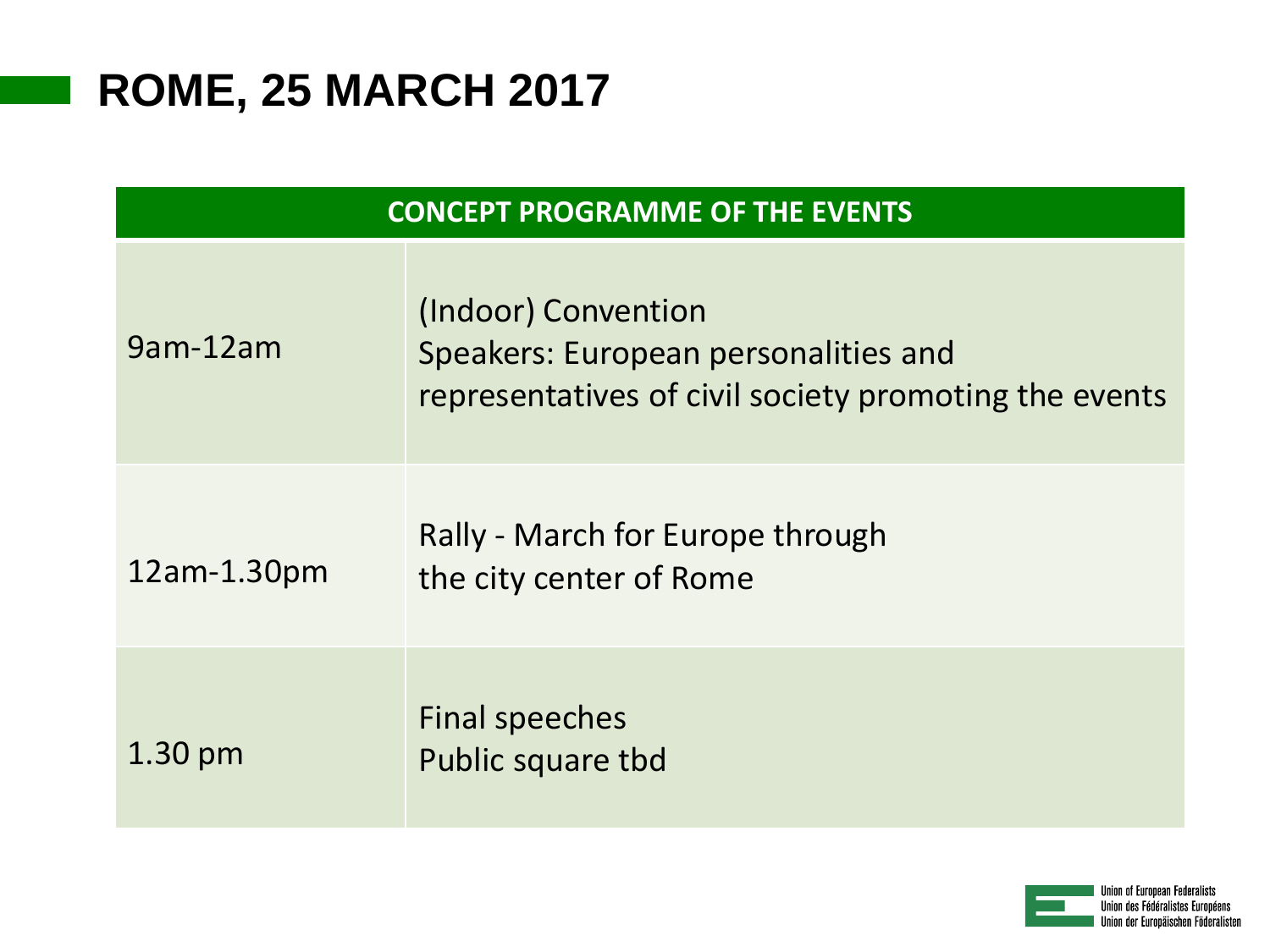## **STATUS AT 1.11.2016**

- Venue for indoor Convention arranged
- Contacts with Italian authorities in progress
- Support Committee formed at Italian level
- Appeal circulated by EM-I and MFE to a broad range of Italian NGOs
- Support by Italian MPs and MEPs in progress
- Bilateral contacts with key organisations are in progress
- 
- Promotional package for local sections use

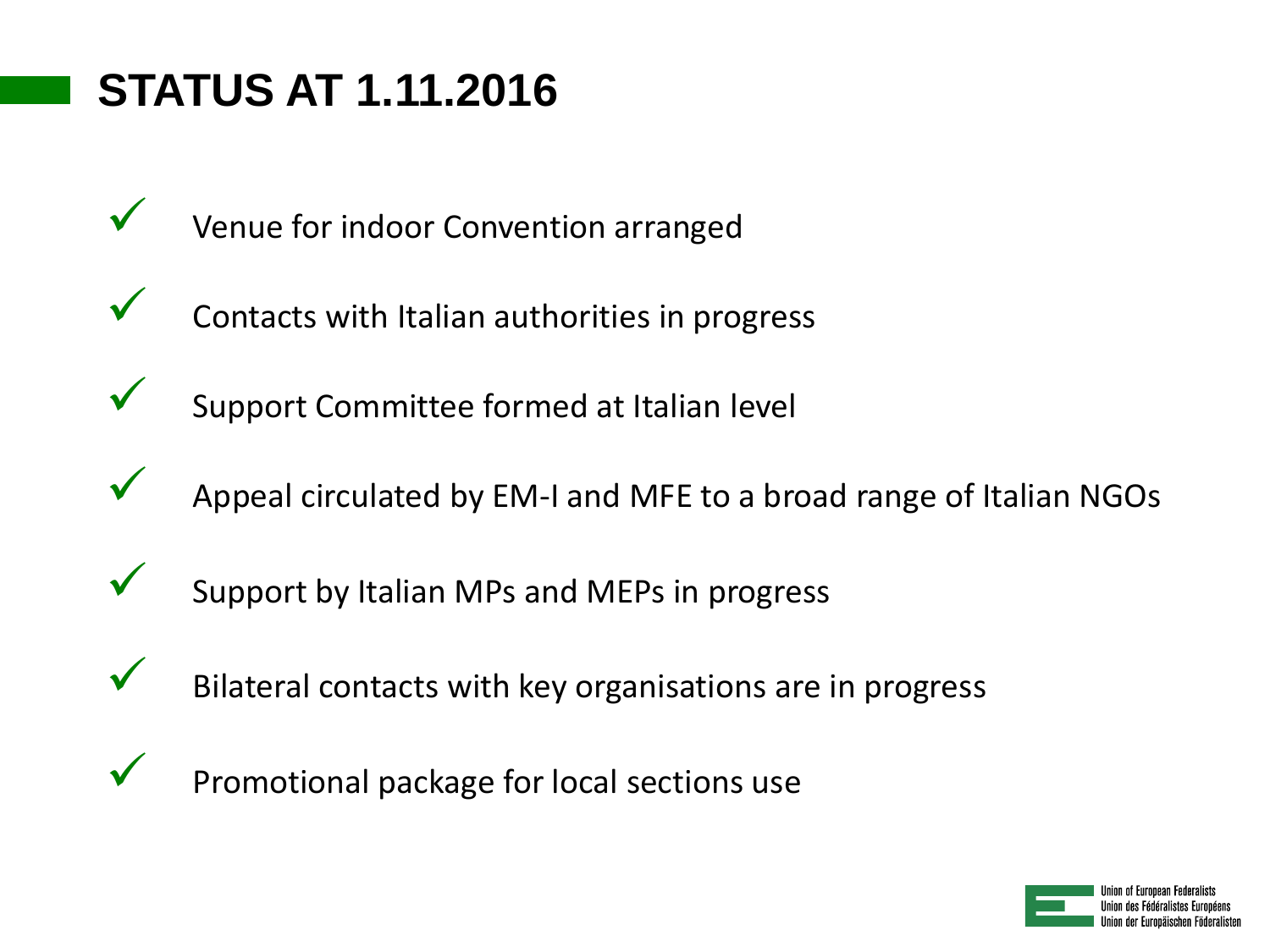# **WHAT WILL UEF (EUROPE) DO?**

- Reach out to European NGO's for their support, engagement and participation
- Reach out to members of the European Parliament and key national parliaments for support and participation
- Create and maintain website in English www.marchforeurope2017.eu or www.rome2017.eu
- Produce promotional material in English
- Support national sections in organising groups travelling to Rome
- Organise group/s from Brussels

**All activities in cooperation with EMI and JEF**

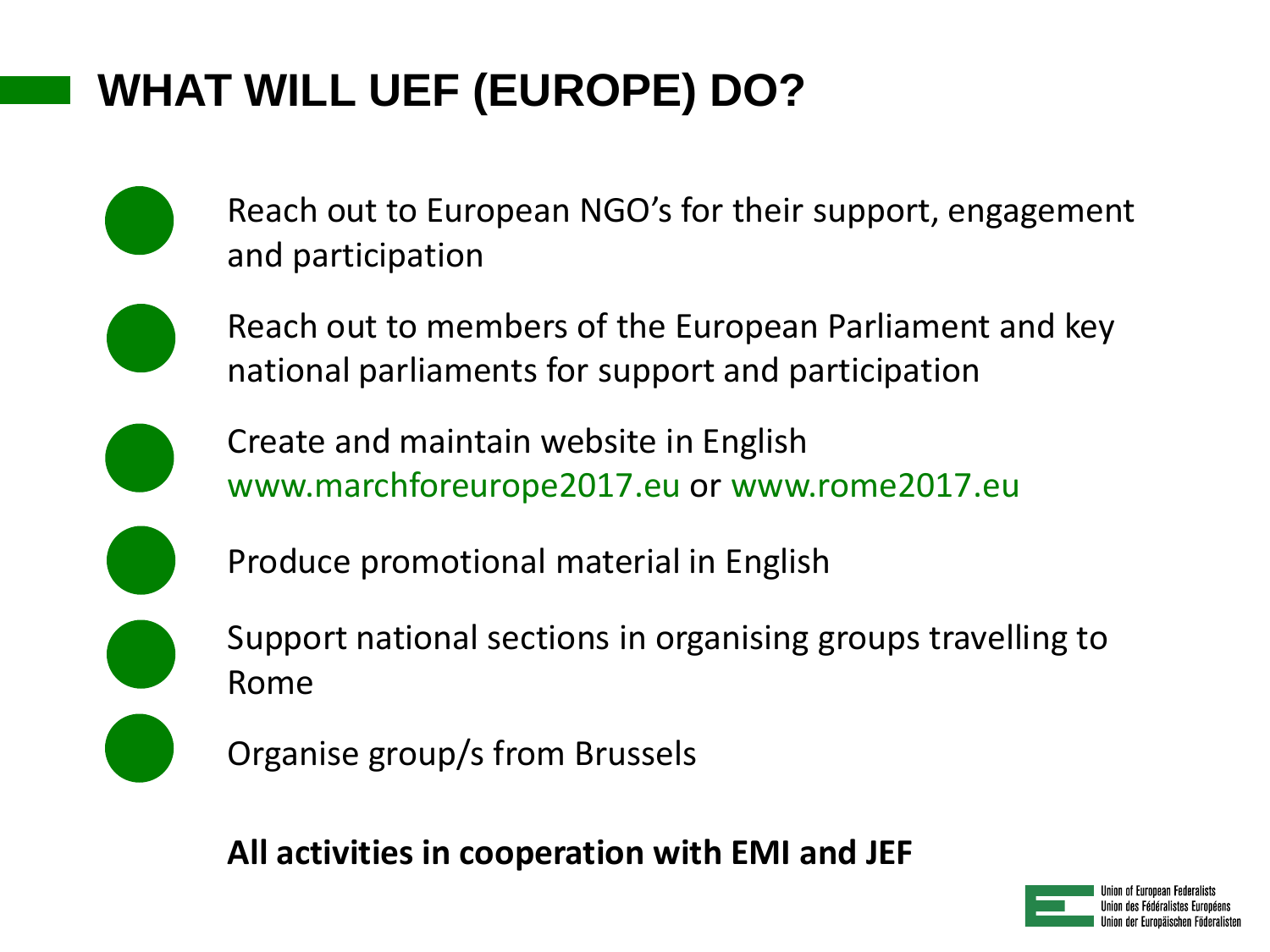## **WHAT CAN SECTIONS DO?**

Organise group/s to travel to Rome by bus, train or plane



Reach out to national and European parliamentarians for support and participation



Reach out to national and local NGO's for their support, engagement and participation



Promote the event through social media and other means of communication



Appoint a national focal point for the event to act as single interface with the European and Italian organizing teams

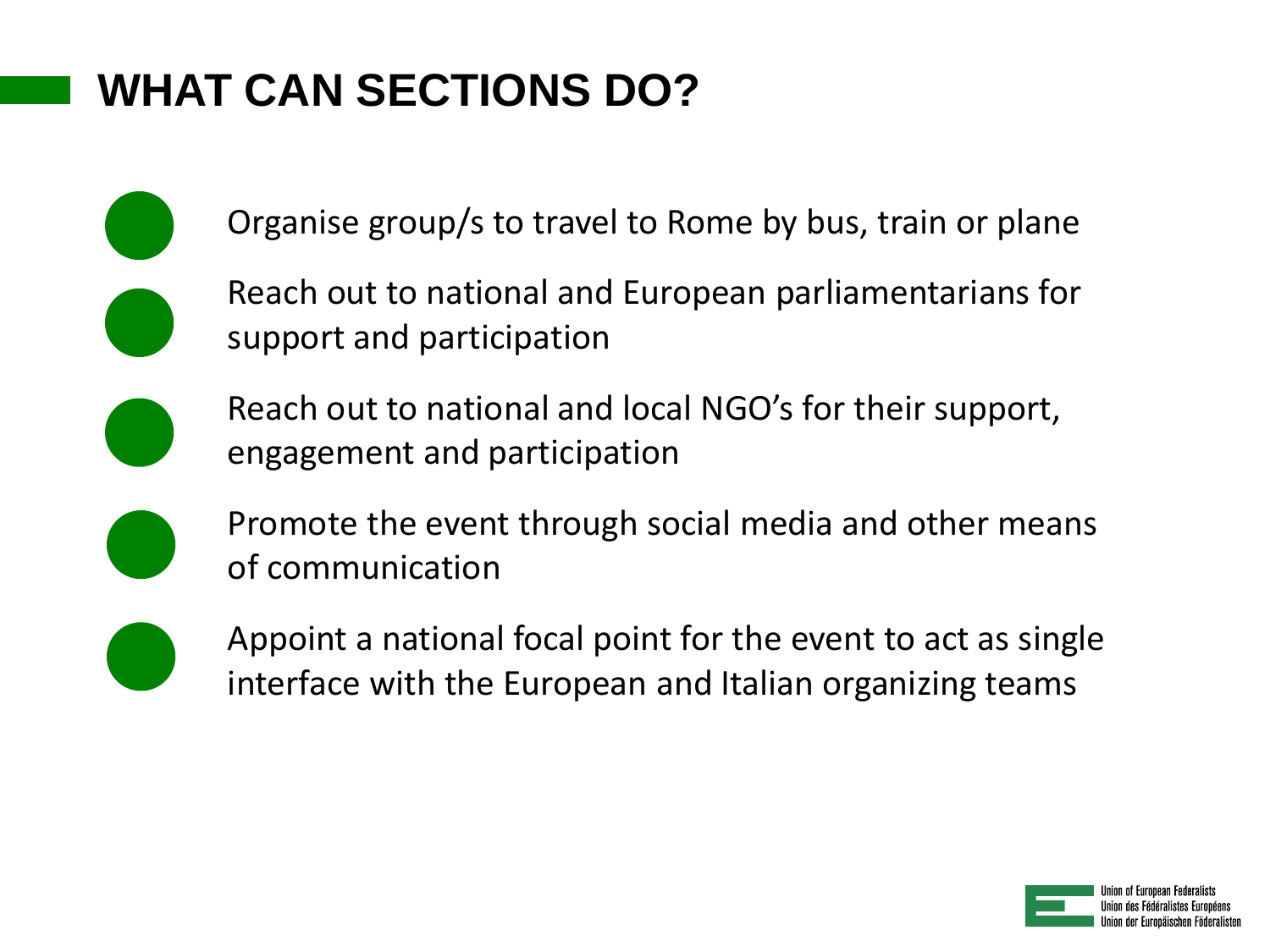### **FEDERALISTS ON THE STREETS AGAIN**